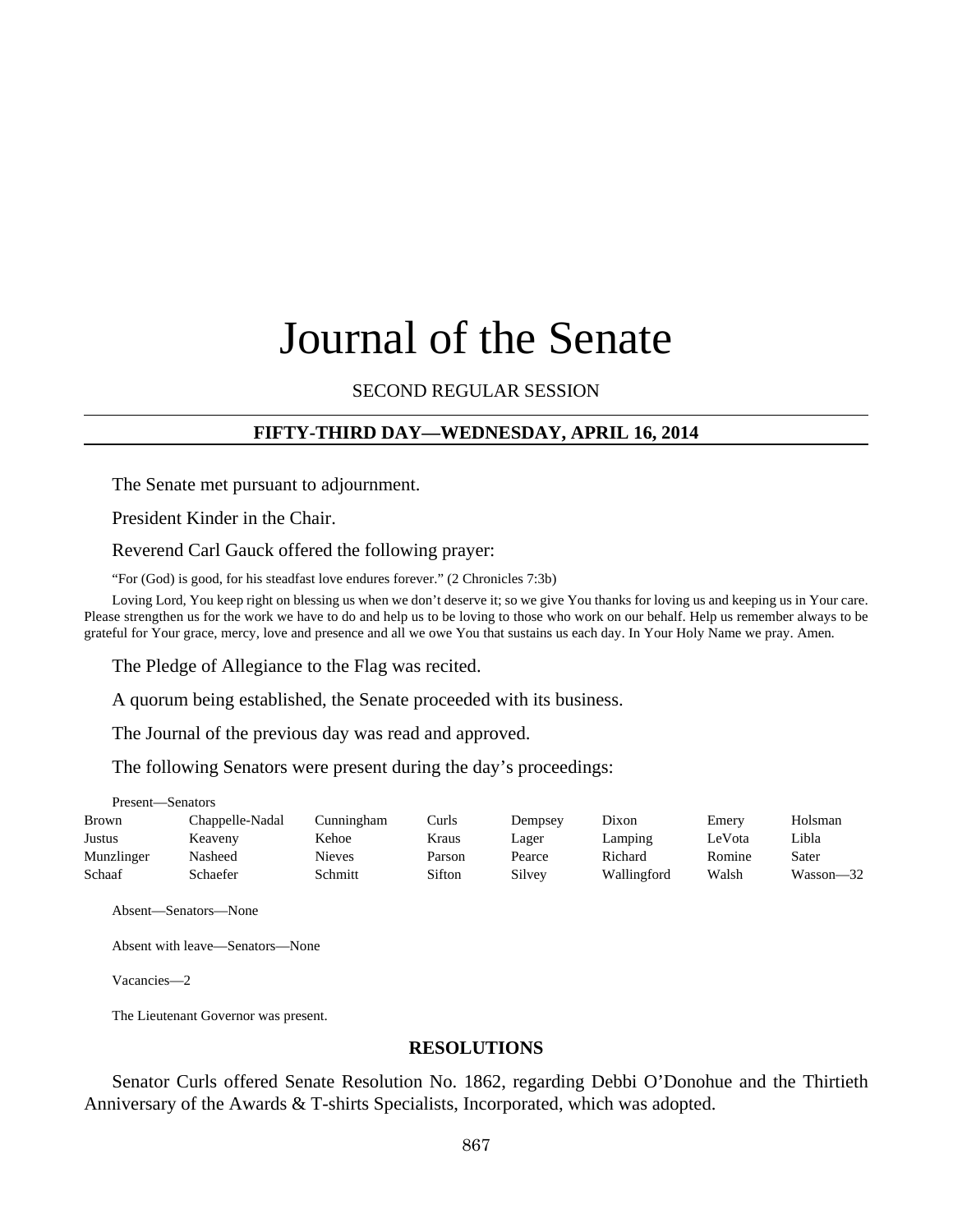## **REPORTS OF STANDING COMMITTEES**

Senator Richard, Chairman of the Committee on Rules, Joint Rules, Resolutions and Ethics, submitted the following report:

Mr. President: Your Committee on Rules, Joint Rules, Resolutions and Ethics, after examination of **HB 1651**, respectfully requests that it be removed from the Senate Consent Calendar in accordance with the provisions of Senate Rule 45.

# **SENATE BILLS FOR PERFECTION**

Senator Sater moved that **SB 754**, with **SS** (pending), be called from the Informal Calendar and again taken up for perfection, which motion prevailed.

**SS** for **SB 754** was again taken up.

At the request of Senator Sater, **SS** for **SB 754** was withdrawn.

Senator Sater offered **SS No. 2** for **SB 754**, entitled:

# SENATE SUBSTITUTE NO. 2 FOR SENATE BILL NO. 754

An Act to repeal sections 208.798, 338.059, and 338.220, RSMo, and to enact in lieu thereof five new sections relating to pharmacy.

Senator Sater moved that **SS No. 2** for **SB 754** be adopted.

Senator Pearce assumed the Chair.

Senator Lager assumed the Chair.

Senator Schaaf offered **SA 1**:

## SENATE AMENDMENT NO. 1

Amend Senate Substitute No. 2 for Senate Bill No. 754, Page 4, Section 196.990, Line 8 of said page, by striking "possesses and makes" and inserting in lieu thereof the following: "**either does or does not possess and make**".

Senator Schaaf moved that the above amendment be adopted, which motion prevailed.

Senator Sater moved that **SS No. 2** for **SB 754**, as amended, be adopted, which motion prevailed.

On motion of Senator Sater, **SS No. 2** for **SB 754**, as amended, was declared perfected and ordered printed.

Senator Wasson moved that **SB 841**, with **SCS** and **SS** for **SCS** (pending), be called from the Informal Calendar and again taken up for perfection, which motion prevailed.

**SS** for **SCS** for **SB 841** was again taken up.

Senator Schaaf offered **SA 1**: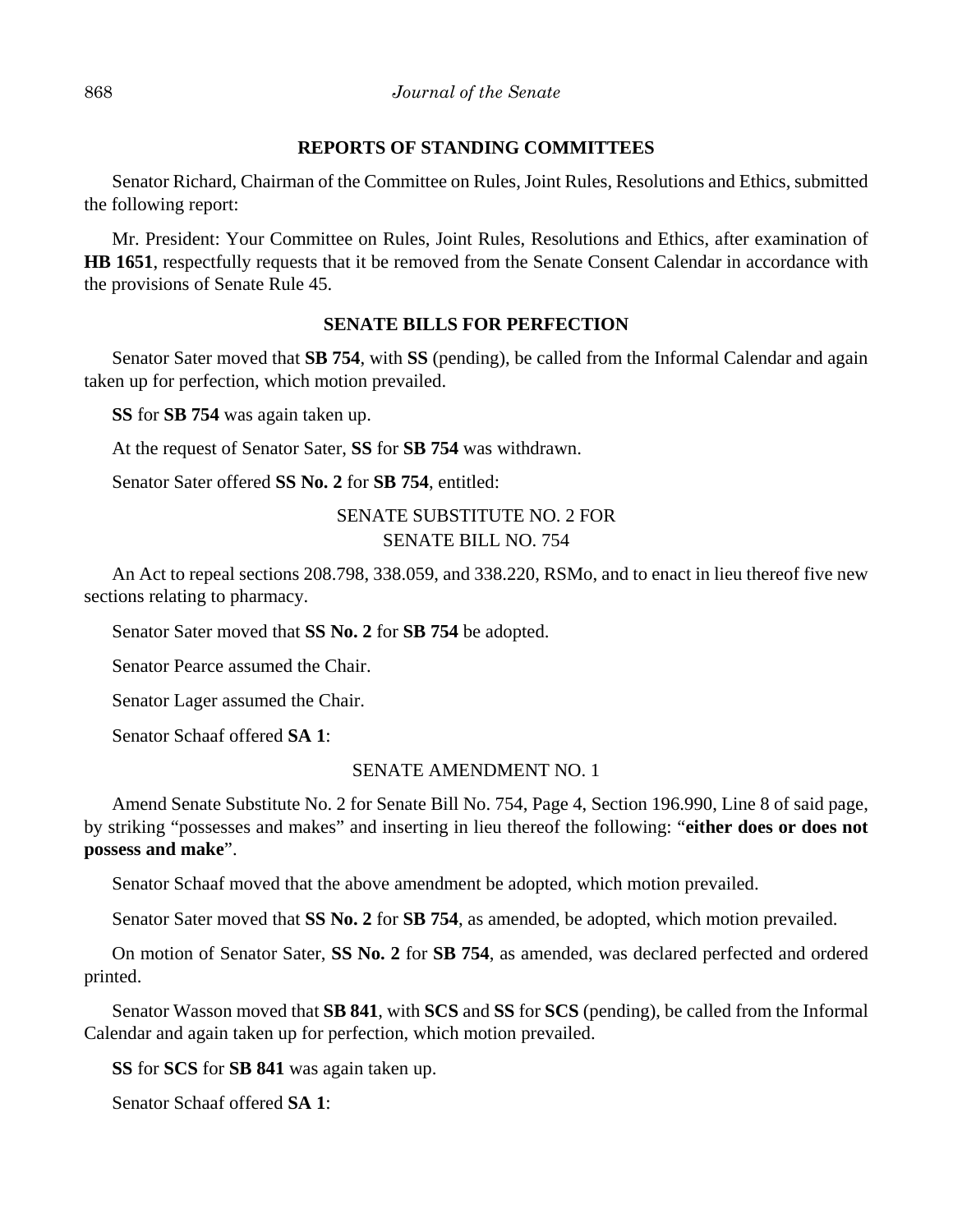#### SENATE AMENDMENT NO. 1

Amend Senate Substitute for Senate Committee Substitute for Senate Bill No. 841, Page 3, Section 407.925, Lines 19-22, by striking all of said lines and inserting in lieu thereof the following: "**include any alternative nicotine product or tobacco product;**".

Senator Schaaf moved that the above amendment be adopted, which motion prevailed.

Senator Keaveny offered **SA 2**, which was read:

#### SENATE AMENDMENT NO. 2

Amend Senate Substitute for Senate Committee Substitute for Senate Bill No. 841, Page 4, Section 407.926, Lines 9-12 of said page, by striking all of said lines.

Senator Keaveny moved that the above amendment be adopted.

Senator Kraus assumed the Chair.

Senator Lager assumed the Chair.

At the request of Senator Keaveny, **SA 2** was withdrawn.

Senator Schaaf offered **SA 3**, which was read:

#### SENATE AMENDMENT NO. 3

Amend Senate Substitute for Senate Committee Substitute for Senate Bill No. 841, Page 4, Section 407.925, Lines 11-12, by striking ", but shall not be otherwise taxed or regulated as tobacco products".

Senator Schaaf moved that the above amendment be adopted, which motion failed on a standing division vote.

Senator Wasson moved that **SS** for **SCS** for **SB 841**, as amended, be adopted, which motion prevailed.

On motion of Senator Wasson, **SS** for **SCS** for **SB 841**, as amended, was declared perfected and ordered printed.

Senator Chappelle-Nadal moved that **SB 794** be called from the Informal Calendar and taken up for perfection, which motion prevailed.

On motion of Senator Chappelle-Nadal, **SB 794** was declared perfected and ordered printed.

#### **REPORTS OF STANDING COMMITTEES**

Senator Richard, Chairman of the Committee on Rules, Joint Rules, Resolutions and Ethics, submitted the following reports:

Mr. President: Your Committee on Rules, Joint Rules, Resolutions and Ethics, to which were referred **SS** for **SCS** for **SB 599**; **SCS** for **SBs 638** and **647**; **SCS** for **SB 642**; **SB 655**; **SB 717**; **SS** for **SB 758**; **SB 786**; **SCS** for **SB 824**; **SS** for **SB 860**; **SS** for **SB 869**; and **SB 891**, begs leave to report that it has examined the same and finds that the bills have been truly perfected and that the printed copies furnished the Senators are correct.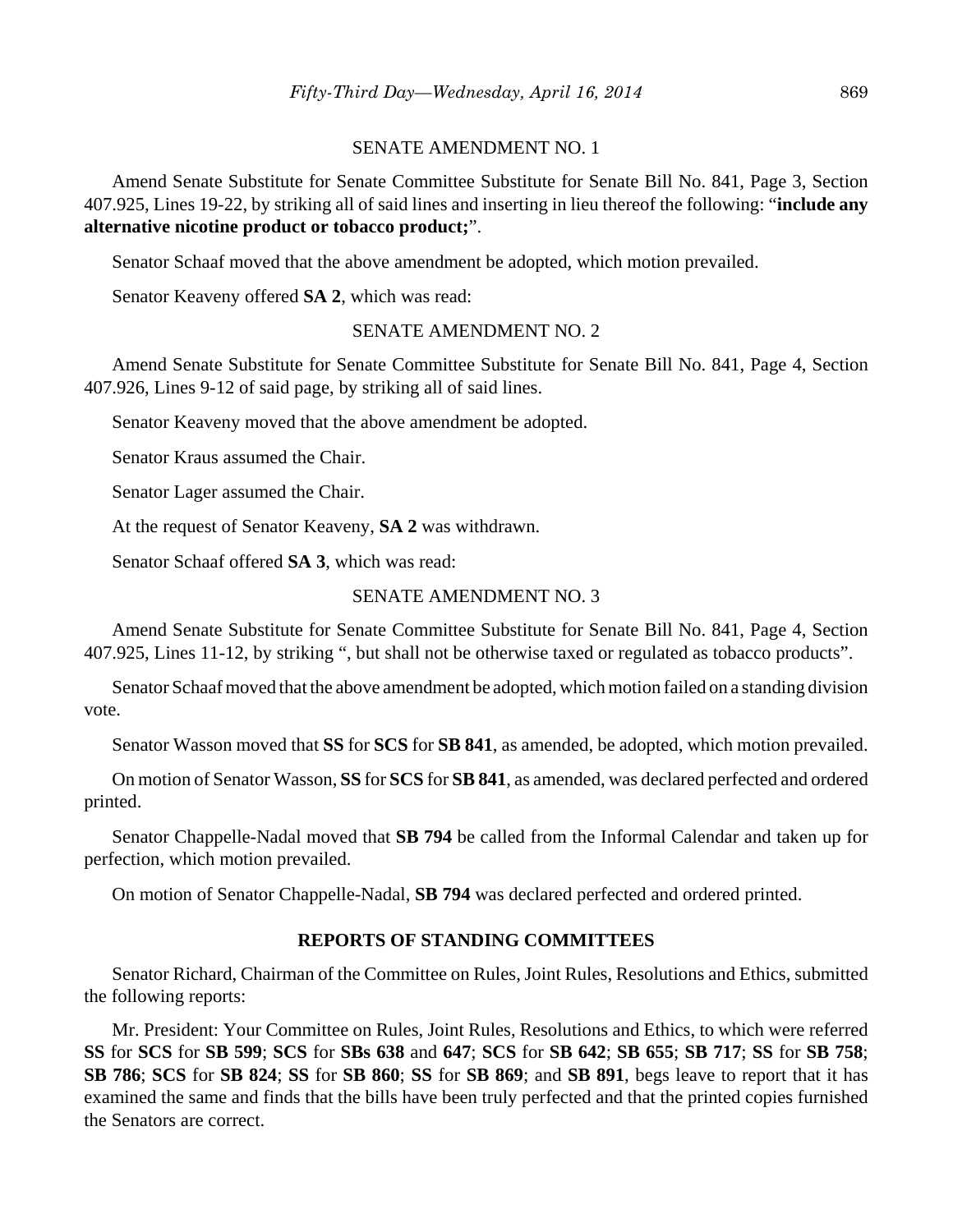#### **REFERRALS**

President Pro Tem Dempsey referred **SCS** for **SBs 638** and **647** to the Committee on Governmental Accountability and Fiscal Oversight.

President Pro Tem Dempsey referred **HCR 9** to the Committee on Rules, Joint Rules, Resolutions and Ethics.

# **SENATE BILLS FOR PERFECTION**

Senator Wasson moved that **SB 912**, with **SCS**, be taken up for perfection, which motion prevailed.

**SCS** for **SB 912**, entitled:

# SENATE COMMITTEE SUBSTITUTE FOR SENATE BILL NO. 912

An Act to repeal sections 348.250, 348.253, 348.257, 348.265, 348.269, section 348.251 as enacted by senate substitute for senate committee substitute for senate bill no. 7, ninety-sixth general assembly, first extraordinary session, section 348.251 as enacted by conference committee substitute for senate substitute for senate committee substitute for house substitute for house committee substitute for house bill nos 1248 & 1048, eighty-seventh general assembly, second regular session, section 348.256 as enacted by senate substitute for senate committee substitute for senate bill no. 7, ninety-sixth general assembly, first extraordinary session, section 348.256 as enacted by conference committee substitute for senate substitute for senate committee substitute for house substitute for house bill no. 414, eighty-eighth general assembly, first regular session, section 348.261 as enacted by senate substitute for senate committee substitute for senate bill no. 7, ninety-sixth general assembly, first extraordinary session, section 348.261 as enacted by senate committee substitute for house committee substitute for house bill no. 574, eighty-eighth general assembly, first regular session, section 348.262 as enacted by senate substitute for senate committee substitute for senate bill no. 7, ninety-sixth general assembly, first extraordinary session, section 348.262 as enacted by conference committee substitute for senate substitute for senate committee substitute for house substitute for house committee substitute for house bill nos 1248 & 1048, eighty-seventh general assembly, second regular session, section 348.263 as enacted by senate substitute for senate committee substitute for senate bill no. 7, ninety-sixth general assembly, first extraordinary session, section 348.263 as enacted by conference committee substitute for senate substitute for senate committee substitute for house substitute for house committee substitute for house bill nos 1248 & 1048, eighty-seventh general assembly, second regular session, section 348.264 as enacted by senate substitute for senate committee substitute for senate bill no. 7, ninety-sixth general assembly, first extraordinary session, section 348.264 as enacted by conference committee substitute for senate substitute for senate committee substitute for house substitute for house bill no. 414, eighty-eighth general assembly, first regular session, section 348.271 as enacted by senate substitute for senate committee substitute for senate bill no. 7, ninety-sixth general assembly, first extraordinary session, section 348.300 as enacted by senate substitute for senate committee substitute for senate bill no. 7, ninety-sixth general assembly, first extraordinary session, and section 348.300 as enacted by senate committee substitute for house committee substitute for house bill no. 1, ninety-fourth general assembly, first extraordinary session, RSMo, and to enact in lieu thereof ten new sections relating to the Missouri technology corporation.

Was taken up.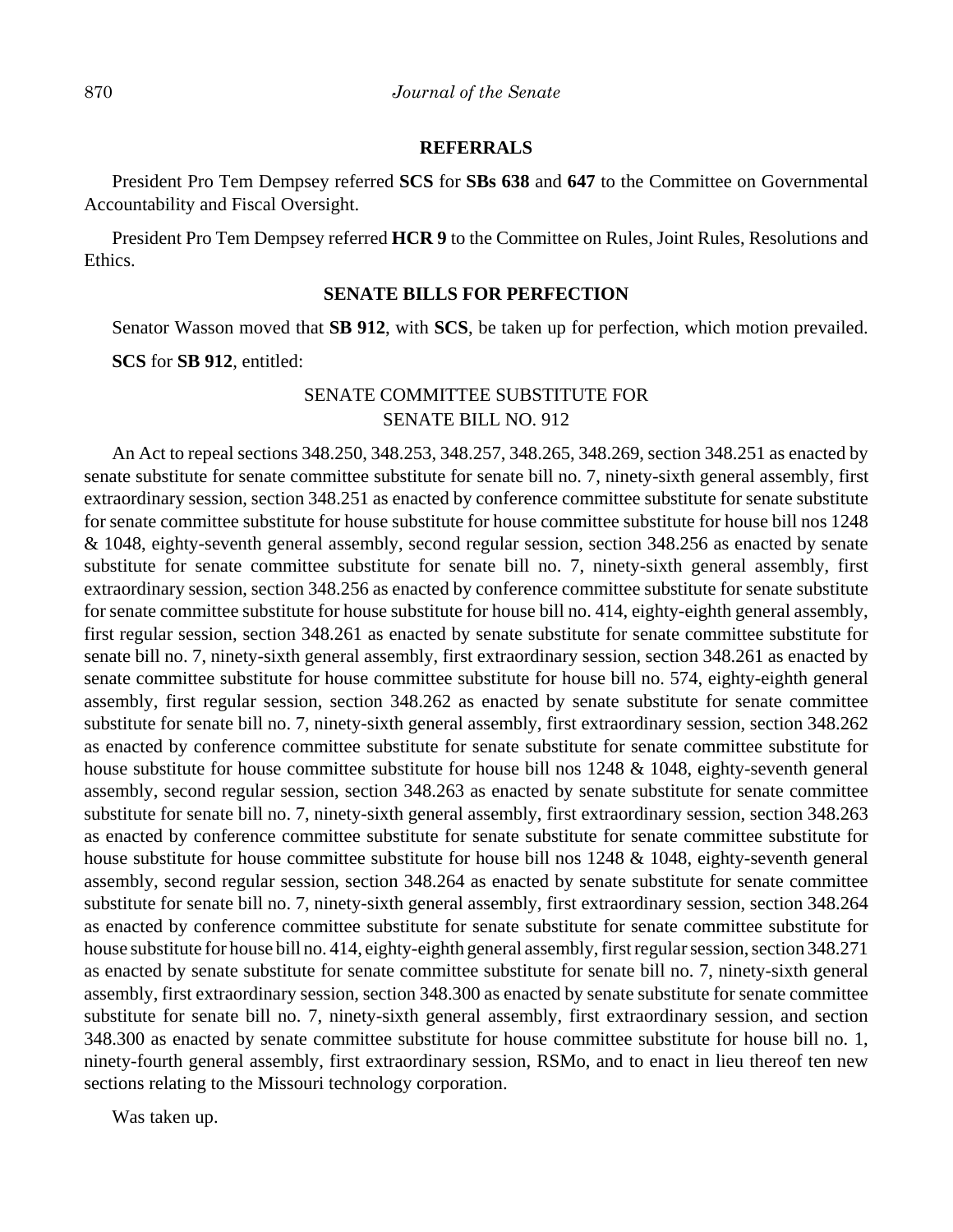Senator Wasson moved that **SCS** for **SB 912** be adopted.

At the request of Senator Wasson, **SB 912**, with **SCS** (pending), was placed on the Informal Calendar.

Senator Parson moved that **SB 617**, with **SCS**, be called from the Informal Calendar and taken up for perfection, which motion prevailed.

**SCS** for **SB 617**, entitled:

# SENATE COMMITTEE SUBSTITUTE FOR SENATE BILL NO. 617

An Act to repeal sections 379.200 and 537.065, RSMo, and to enact in lieu thereof five new sections relating to the regulation of insurance.

Was taken up.

Senator Parson moved that **SCS** for **SB 617** be adopted.

Senator Parson offered **SS** for **SCS** for **SB 617**, entitled:

# SENATE SUBSTITUTE FOR SENATE COMMITTEE SUBSTITUTE FOR SENATE BILL NO. 617

An Act to amend chapter 375, RSMo, by adding thereto two new sections relating to the reservation of rights.

Senator Parson moved that **SS** for **SCS** for **SB 617** be adopted.

Senator Schaaf offered **SA 1**:

# SENATE AMENDMENT NO. 1

Amend Senate Substitute for Senate Committee Substitute for Senate Bill No. 617, Page 3, Section 375.417, Line 25, by inserting after all of said line the following:

# "**9. The provisions of this section shall apply to business entities regulated under chapter 383.**"; and

Further amend said bill and page, section 375.418, line 26 by inserting after "375.418." the following: "**1.**"; and further amend said bill and section page 4, line 15 by inserting after all of said line the following:

# "**2. The provisions of this section shall apply to business entities regulated under chapter 383.**".

Senator Schaaf moved that the above amendment be adopted.

At the request of Senator Parson, **SB 617**, with **SCS**, **SS** for **SCS** and **SA 1** (pending), was placed on the Informal Calendar.

# **REPORTS OF STANDING COMMITTEES**

Senator Richard, Chairman of the Committee on Rules, Joint Rules, Resolutions and Ethics, submitted the following reports:

Mr. President: Your Committee on Rules, Joint Rules, Resolutions and Ethics, to which were referred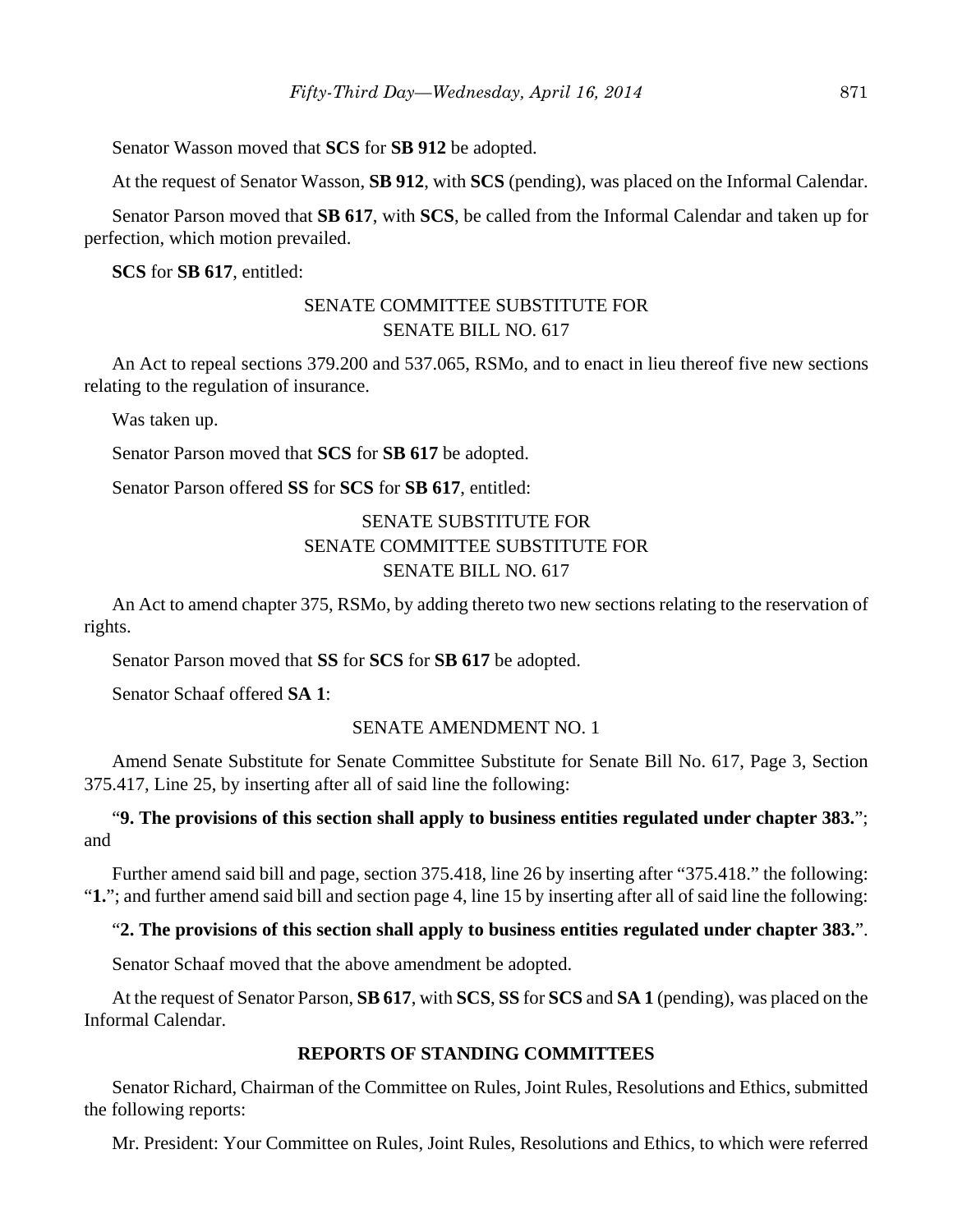**SB 794** and **SS No. 2** for **SB 754**, begs leave to report that it has examined the same and finds that the bills have been truly perfected and that the printed copies furnished the Senators are correct.

On motion of Senator Richard, the Senate recessed until 3:00 p.m.

# **RECESS**

The time of recess having expired, the Senate was called to order by Senator Dixon.

## **SENATE BILLS FOR PERFECTION**

Senator Parson moved that **SB 617**, with **SCS**, **SS** for **SCS** and **SA 1** (pending), be called from the Informal Calendar and again taken up for perfection, which motion prevailed.

**SA 1** was again taken up.

At the request of Senator Parson, **SB 617**, with **SCS**, **SS** for **SCS** and **SA 1** (pending), was placed on the Informal Calendar.

Senator Parson moved that **SB 830** be called from the Informal Calendar and taken up for perfection, which motion prevailed.

At the request of Senator Parson, **SB 830** was placed on the Informal Calendar.

## **MESSAGES FROM THE HOUSE**

The following message was received from the House of Representatives through its Chief Clerk:

Mr. President: I am instructed by the House of Representatives to inform the Senate that the House has taken up and passed **SS No. 3** for **SCS** for **SBs 509** and **496**.

Bill ordered enrolled.

# **SENATE BILLS FOR PERFECTION**

Senator Wallingford moved that **SB 896**, with **SCS**, be taken up for perfection, which motion prevailed.

**SCS** for **SB 896**, entitled:

# SENATE COMMITTEE SUBSTITUTE FOR SENATE BILL NO. 896

An Act to amend chapter 67, RSMo, by adding thereto one new section relating to transient guest taxes in certain counties.

Was taken up.

Senator Wallingford moved that **SCS** for **SB 896** be adopted.

Senator Libla offered **SA 1**:

# SENATE AMENDMENT NO. 1

Amend Senate Committee Substitute for Senate Bill No. 896, Page 1, In the Title, Lines 2-3, by striking the following: "transient guest taxes in" and inserting in lieu thereof the following: "taxes imposed by"; and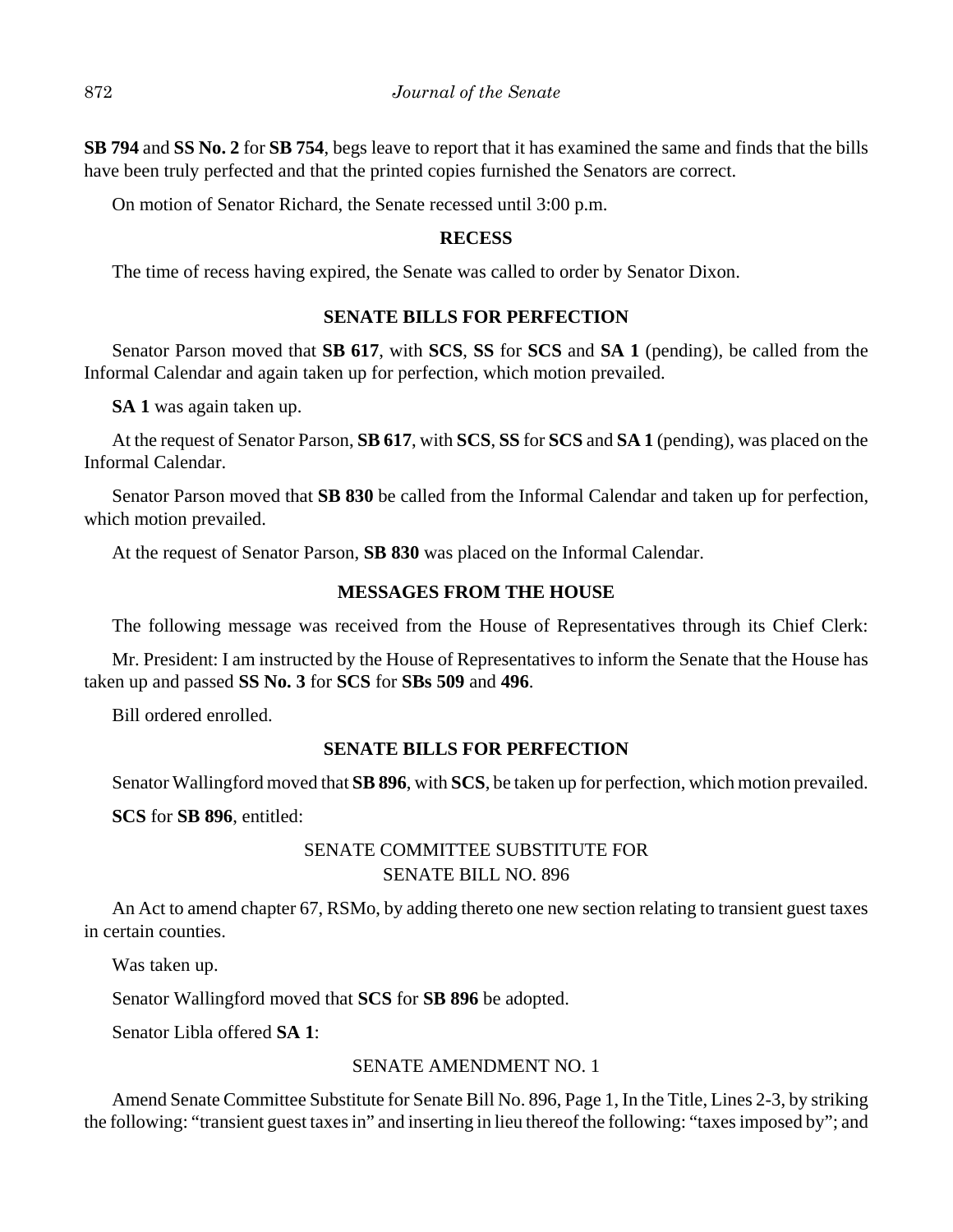Further amend said bill and page, section A, line 2, by inserting after all of said line the following:

"**67.587. 1. The governing body of any county of the third classification without a township form of government and with more than eighteen thousand but fewer than twenty thousand inhabitants and with a city of the fourth classification with more than three thousand but fewer than three thousand seven hundred inhabitants as the county seat may impose, by order or ordinance, a sales tax on all retail sales made within the county which are subject to sales tax under chapter 144. The tax authorized in this section shall be equal to one-half of one percent, and shall be imposed solely for the purpose of improving transportation infrastructure in such county. The tax authorized in this section shall be in addition to all other sales taxes imposed by law, and shall be stated separately from all other charges and taxes. The order or ordinance shall not become effective unless the governing body of the county submits to the voters residing within the county at a state general, primary, or special election a proposal to authorize the governing body of the county to impose a tax under this section.**

**2. The ballot of submission for the tax authorized in this section shall be in substantially the following form:**

**Shall ............................................ (insert the name of the political subdivision) impose a sales tax at a rate of ........... (insert rate of percent) percent, solely for the purpose of funding improvements to transportation infrastructure?** 

G **YES** G **NO**

**If you are in favor of the question, place an "X" in the box opposite "YES". If you are opposed to the question, place an "X" in the box opposite "NO".**

**If a majority of the votes cast on the question by the qualified voters voting thereon are in favor of the question, then the tax shall become effective on the first day of the second calendar quarter immediately following notification to the department of revenue. If a majority of the votes cast on the question by the qualified voters voting thereon are opposed to the question, then the tax shall not become effective unless and until the question is resubmitted under this section to the qualified voters and such question is approved by a majority of the qualified voters voting on the question.**

**3. All revenue collected under this section by the director of the department of revenue on behalf of any county, except for one percent for the cost of collection which shall be deposited in the state's general revenue fund, shall be deposited in a special trust fund and shall be used solely for the designated purposes. Moneys in the fund shall not be deemed to be state funds, and shall not be commingled with any funds of the state. The director may make refunds from the amounts in the trust fund and credited to the county for erroneous payments and overpayments made, and may redeem dishonored checks and drafts deposited to the credit of such county. Any funds in the special trust fund which are not needed for current expenditures shall be invested in the same manner as other funds are invested. Any interest and moneys earned on such investments shall be credited to the fund.**

**4. On or after the effective date of the tax, the director of revenue shall be responsible for the administration, collection, enforcement, and operation of the tax, and sections 32.085 and 32.087 shall apply. In order to permit sellers required to collect and report the sales tax to collect the amount**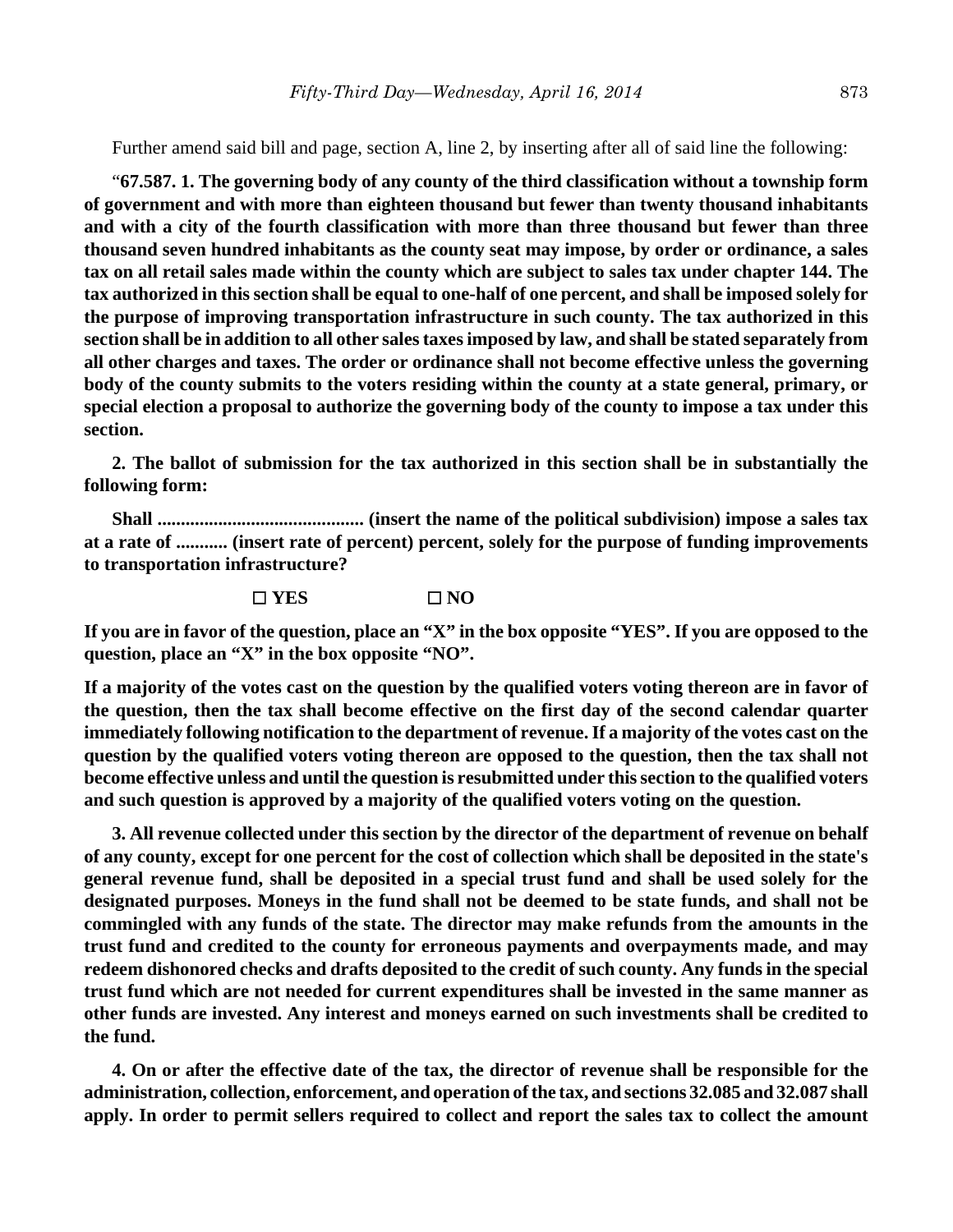**required to be reported and remitted, but not to change the requirements of reporting or remitting the tax, or to serve as a levy of the tax, and in order to avoid fractions of pennies, the governing body of the county may authorize the use of a bracket system similar to that authorized in section 144.285, and notwithstanding the provisions of that section, this new bracket system shall be used where this tax is imposed and shall apply to all taxable transactions. Beginning with the effective date of the tax, every retailer in the county shall add the sales tax to the sale price, and this tax shall be a debt of the purchaser to the retailer until paid, and shall be recoverable at law in the same manner as the purchase price. For purposes of this section, all retail sales shall be deemed to be consummated at the place of business of the retailer.**

**5. All applicable provisions in sections 144.010 to 144.525, governing the state sales tax, and section 32.057, the uniform confidentiality provision, shall apply to the collection of the tax, and all exemptions granted to agencies of government, organizations, and persons under sections 144.010 to 144.525 are hereby made applicable to the imposition and collection of the tax. The same sales tax permit, exemption certificate, and retail certificate required by sections 144.010 to 144.525 for the administration and collection of the state sales tax shall satisfy the requirements of this section, and no additional permit or exemption certificate or retail certificate shall be required; except that, the director of revenue may prescribe a form of exemption certificate for an exemption from the tax. All discounts allowed the retailer under the state sales tax for the collection of and for payment of taxes are hereby allowed and made applicable to the tax. The penalties for violations provided in section 32.057 and sections 144.010 to 144.525 are hereby made applicable to violations of this section. If any person is delinquent in the payment of the amount required to be paid under this section, or in the event a determination has been made against the person for taxes and penalty under this section, the limitation for bringing suit for the collection of the delinquent tax and penalty shall be the same as that provided in sections 144.010 to 144.525.**

**6. The governing body of any county that has adopted the sales tax authorized in this section may submit the question of repeal of the tax to the voters on any date available for elections for the county and shall submit such question at least every four years. The ballot of submission shall be in substantially the following form:**

**Shall ................ (insert the name of the political subdivision) repeal the sales tax imposed at a rate of ............. (insert rate of percent) percent for the purpose of funding improvements to transportation infrastructure?**

#### G **YES** G **NO**

**If you are in favor of the question, place an "X" in the box opposite "YES". If you are opposed to the question, place an "X" in the box opposite "NO".**

**If a majority of the votes cast on the question by the qualified voters voting thereon are in favor of repeal, that repeal shall become effective on December thirty-first of the calendar year in which such repeal was approved.**

**If a majority of the votes cast on the question by the qualified voters voting thereon are opposed to the repeal, then the sales tax authorized in this section shall remain effective until the question is resubmitted under this section to the qualified voters and the repeal is approved by a majority of the qualified voters voting on the question.**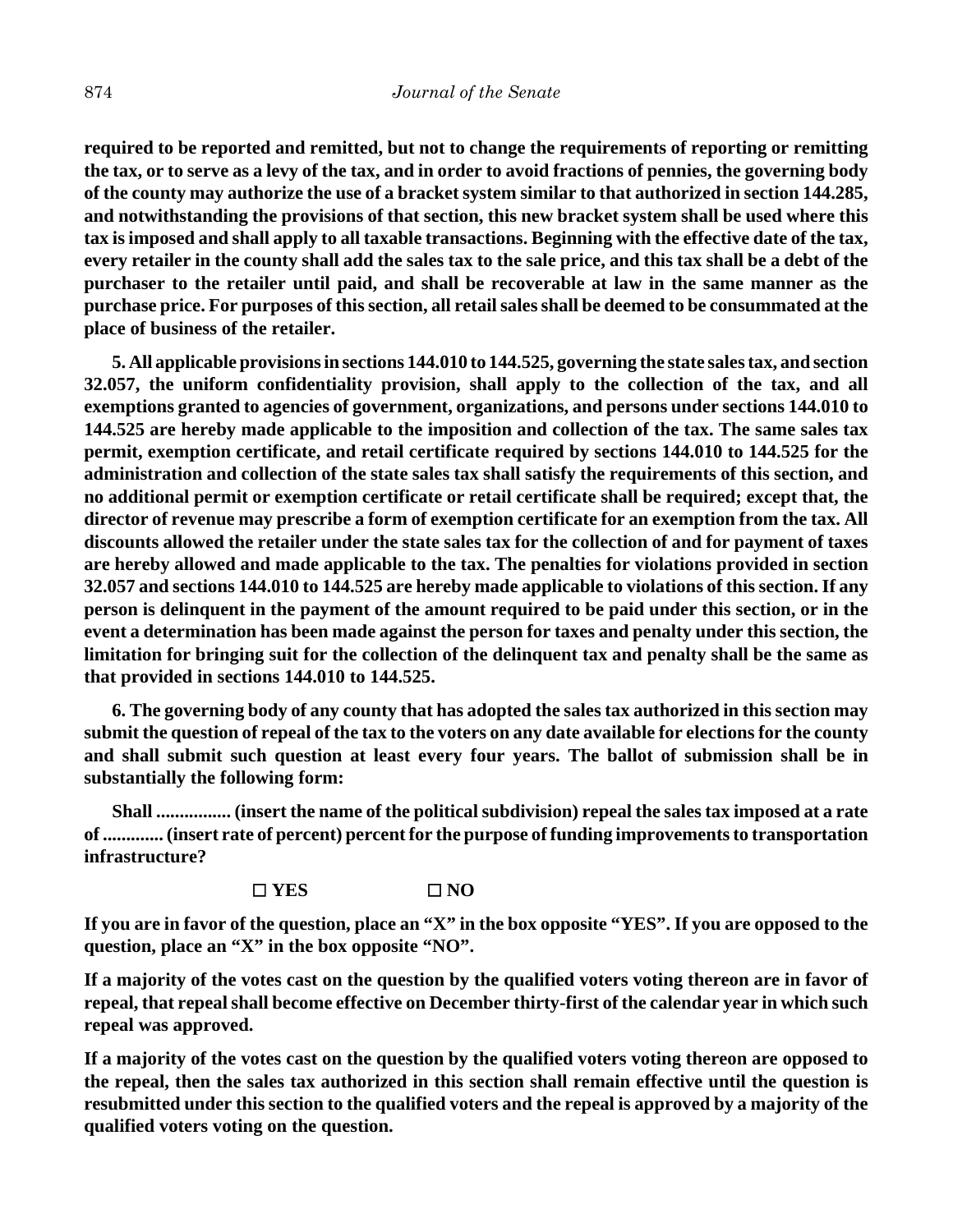**7. If the tax is repealed or terminated by any means, all funds remaining in the special trust fund shall continue to be used solely for the designated purposes, and the county shall notify the director of the department of revenue of the action at least thirty days before the effective date of the repeal and the director may order retention in the trust fund, for a period of one year, of two percent of the amount collected after receipt of such notice to cover possible refunds or overpayment of the tax and to redeem dishonored checks and drafts deposited to the credit of such accounts. After one year has elapsed after the effective date of abolition of the tax in such county, the director shall remit the balance in the account to the county and close the account of that county. The director shall notify each county of each instance of any amount refunded or any check redeemed from receipts due the county.**"; and

Further amend the title and enacting clause accordingly.

Senator Libla moved that the above amendment be adopted.

At the request of Senator Wallingford, **SB 896**, with **SCS** and **SA 1** (pending), was placed on the Informal Calendar.

President Pro Tem Dempsey assumed the Chair.

#### **REPORTS OF STANDING COMMITTEES**

Senator Richard, Chairman of the Committee on Rules, Joint Rules, Resolutions and Ethics, submitted the following reports:

Mr. President: Your Committee on Rules, Joint Rules, Resolutions and Ethics, to which was referred **SS No. 3** for **SCS** for **SBs 509** and **496**, begs leave to report that it has examined the same and finds that the bill has been duly enrolled and that the printed copies furnished the Senators are correct.

Also,

Mr. President: Your Committee on Rules, Joint Rules, Resolutions and Ethics, to which was referred **SS** for **SCS** for **SB 841**, begs leave to report that it has examined the same and finds that the bill has been truly perfected and that the printed copies furnished the Senators are correct.

#### **SIGNING OF BILLS**

The President Pro Tem announced that all other business would be suspended and **SS No. 3** for **SCS** for **SBs 509** and **496**, having passed both branches of the General Assembly, would be read at length by the Secretary, and if no objections be made, the bill would be signed by the President Pro Tem to the end that it may become law. No objections being made, the bill was so read by the Secretary and signed by the President Pro Tem.

# **SENATE BILLS FOR PERFECTION**

Senator Wallingford moved that **SB 896**, with **SCS** and **SA 1** (pending), be called from the Informal Calendar and again taken up for perfection, which motion prevailed.

**SA 1** was again taken up.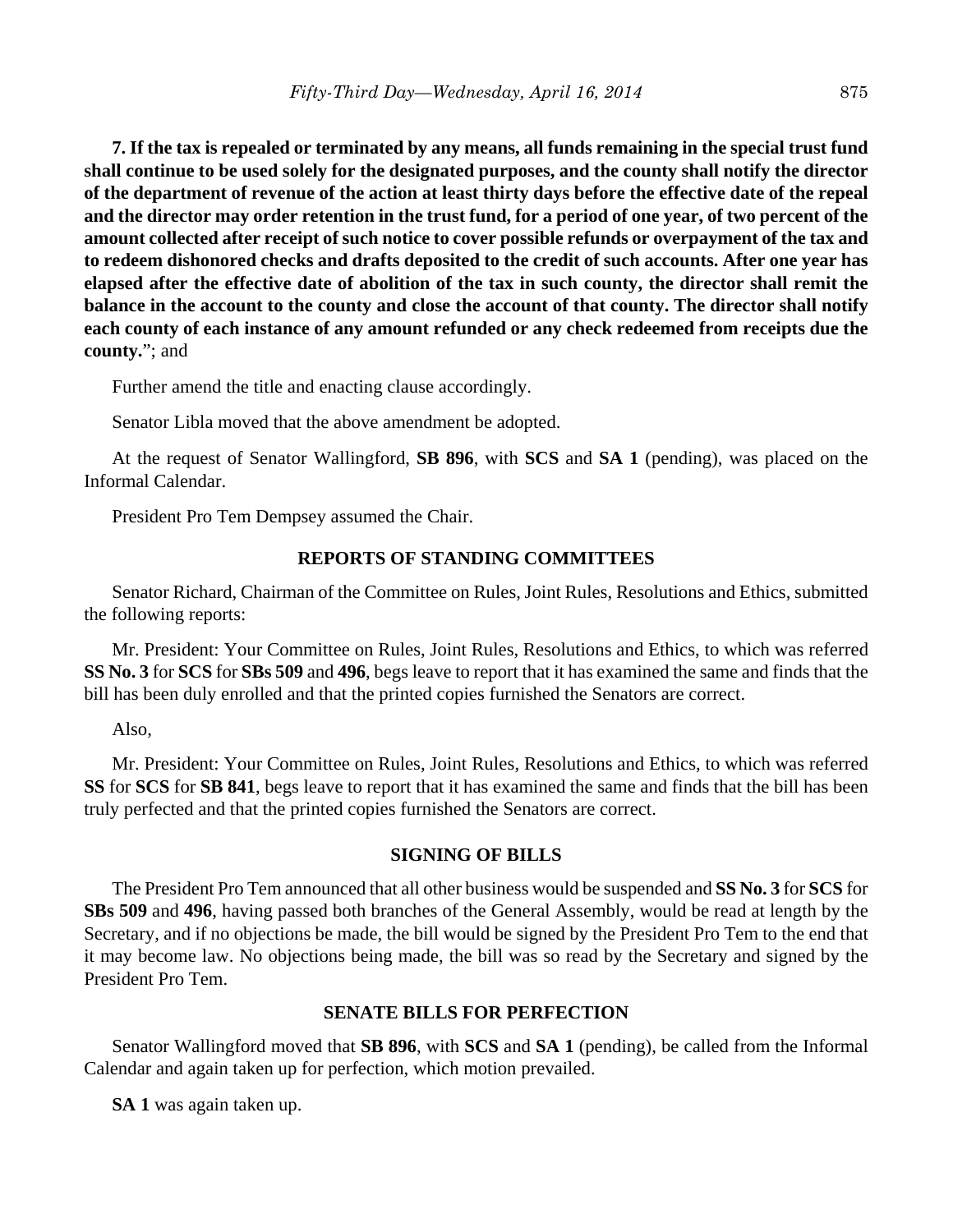Senator Libla moved that the above amendment be adopted, which motion prevailed.

Senator Silvey offered **SA 2**:

#### SENATE AMENDMENT NO. 2

Amend Senate Committee Substitute for Senate Bill No. 896, Page 2, Section 67.1367, Line 28, by inserting after all of said line the following:

"**94.841. 1. The governing body of any special charter city with more than twenty-nine thousand but fewer than thirty-two thousand inhabitants may impose, by order or ordinance, a tax on the charges for all sleeping rooms paid by the transient guests of hotels, motels, and bed and breakfast inns situated in the city or a portion thereof. The tax shall be not more than six percent per occupied room per night, and shall be imposed solely for the purpose of promoting tourism, cultural activities, business, and economic development, and for constructing related infrastructure and improvements. The tax authorized in this section shall be in addition to the charge for the sleeping room and all other taxes imposed by law, and shall be stated separately from all other charges and taxes.**

**2. (1) No such order or ordinance shall become effective unless the governing body of the city submits to the voters of the city at a state general, primary, or special election a proposal to authorize the governing body of the city to impose a tax under this section. The ballot language shall be in substantially the following form:**

**"Shall the City of ...... (insert city name) impose a tax on the charges for all sleeping rooms paid by the transient guests of hotels, motels, and bed and breakfast inns in the city at a rate not to exceed six percent per occupied room per night for the sole purpose of promoting tourism, cultural activities, business, and economic development, and for constructing related infrastructure and improvements?".**

**(2) If a majority of the votes cast on the question by the qualified voters voting thereon are in favor of the question, then the tax shall become effective on the first day of the second calendar quarter after the director of revenue receives notice of the adoption of the tax. If a majority of the votes cast on the question by the qualified voters voting thereon are opposed to the question, then the tax shall not become effective unless and until the question is resubmitted under this section to the qualified voters of the city and such question is approved by a majority of the qualified voters voting on the question.**

**3. The governing body of any city that has adopted the tax authorized in this section may submit the question of repeal of the tax to the voters on any date available for elections for the city. If a majority of the votes cast on the proposal are in favor of the repeal, that repeal shall become effective on December thirty-first of the calendar year in which such repeal was approved. If a majority of the votes cast on the question by the qualified voters voting thereon are opposed to the repeal, then the tax authorized in this section shall remain effective until the question is resubmitted under this section to the qualified voters of the city, and the repeal is approved by a majority of the qualified voters voting on the question.**

**4. Whenever the governing body of any city that has adopted the tax authorized in this section receives a petition, signed by a number of registered voters of the city equal to at least ten percent of the number of registered voters of the city voting in the last gubernatorial election, calling for an**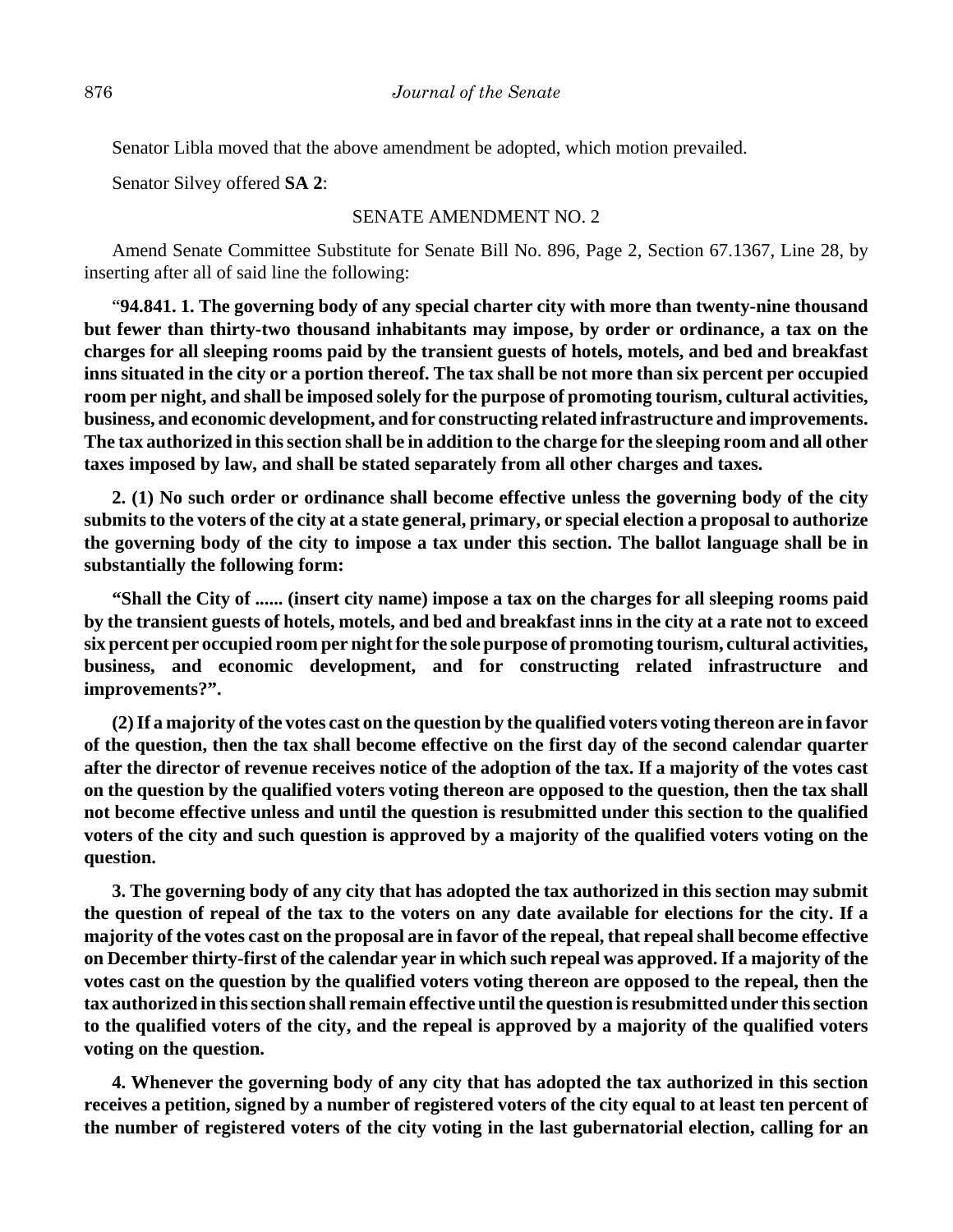**election to repeal the tax imposed under this section, the governing body shall submit to the voters of the city a proposal to repeal the tax. If a majority of the votes cast on the question by the qualified voters voting thereon are in favor of the repeal, that repeal shall become effective on December thirty-first of the calendar year in which such repeal was approved. If a majority of the votes cast on the question by the qualified voters voting thereon are opposed to the repeal, then the tax shall remain effective until the question is resubmitted under this section to the qualified voters of the city and the repeal is approved by a majority of the qualified voters voting on the question.**

**5. As used in this section, "transient guests" means a person or persons who occupy a room or rooms in a hotel or motel for thirty-one days or less during any calendar quarter.**

**6. Notwithstanding any other provision of law to the contrary, the tax authorized in this section shall not be imposed by the following cities or counties:** 

**(1) Any city or county already imposing a tax solely on the charges for sleeping rooms paid by the transient guests of hotels or motels situated in any such city or county under any other law of this state; or**

**(2) Any city not already imposing a tax under this section and that is located in whole or partially within a county that already imposes a tax solely on the charges for sleeping rooms paid by the transient guests of hotels or motels situated in such county under any other law of this state.**"; and

Further amend the title and enacting clause accordingly.

Senator Silvey moved that the above amendment be adopted, which motion prevailed.

Senator Wallingford moved that **SCS** for **SB 896**, as amended, be adopted, which motion prevailed.

On motion of Senator Wallingford, **SCS** for **SB 896**, as amended, was declared perfected and ordered printed.

At the request of Senator Parson, **SB 888**, with **SCS**, was placed on the Informal Calendar.

Senator Lager moved that **SB 964** be taken up for perfection, which motion prevailed.

Senator Kehoe assumed the Chair.

At the request of Senator Lager, **SB 964** was placed on the Informal Calendar.

# **MESSAGES FROM THE HOUSE**

The following messages were received from the House of Representatives through its Chief Clerk:

Mr. President: I am instructed by the House of Representatives to inform the Senate that the House has taken up and passed **HCS** for **HB 1614**, entitled:

An Act to repeal section 161.825, RSMo, and to enact in lieu thereof one new section relating to Bryce's Law.

In which the concurrence of the Senate is respectfully requested.

Read 1st time.

Also,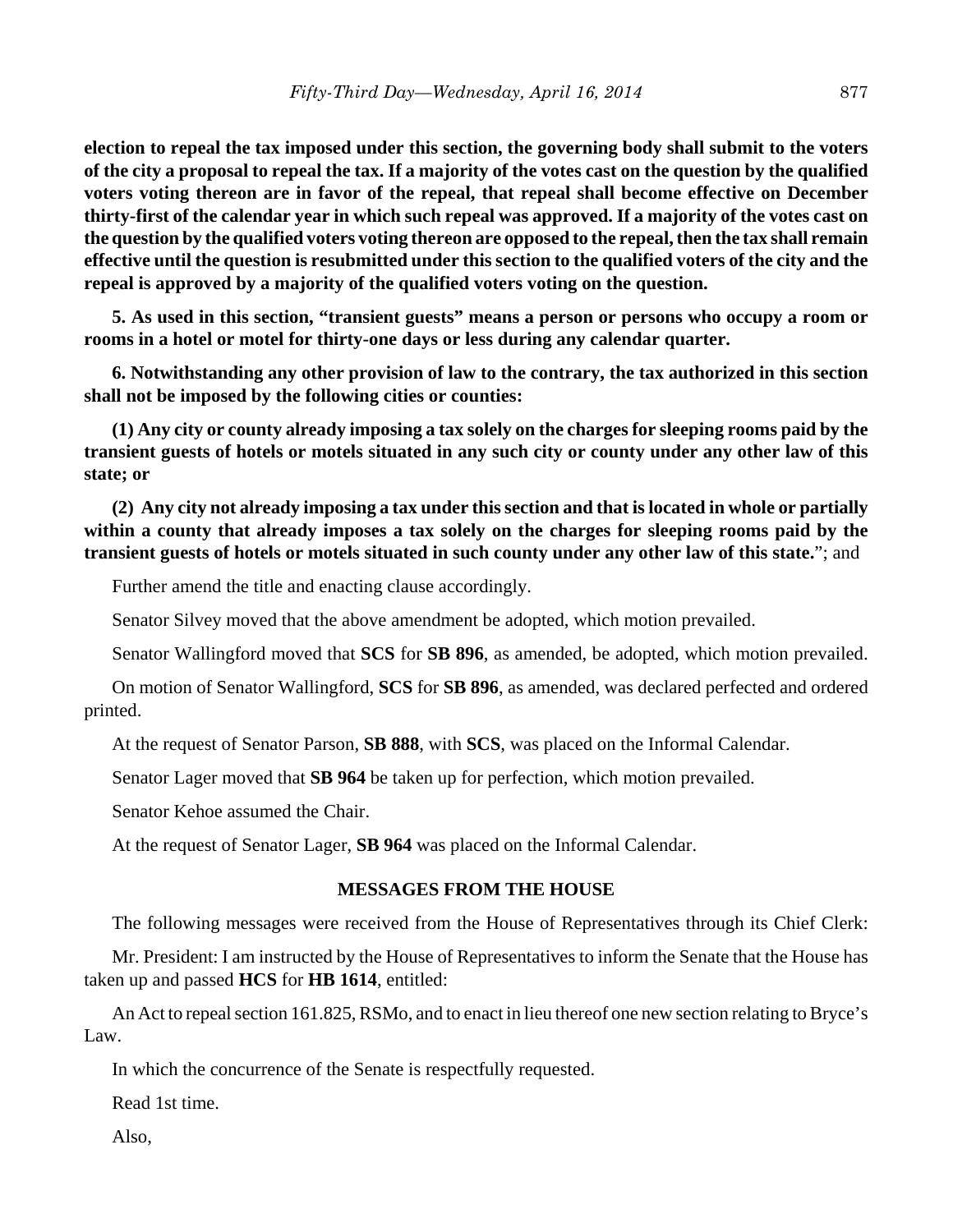Mr. President: I am instructed by the House of Representatives to inform the Senate that the House has taken up and passed **HB 1454**, entitled:

An Act to repeal section 67.5098 as enacted by senate substitute for senate committee substitute for senate bill no. 650, ninety seventh general assembly, second regular session, and to enact in lieu thereof one new section relating to communications infrastructure deployment.

In which the concurrence of the Senate is respectfully requested.

Read 1st time.

Also,

Mr. President: I am instructed by the House of Representatives to inform the Senate that the House has taken up and passed **HB 1251**, entitled:

An Act to repeal sections 50.660 and 50.783, RSMo, and to enact in lieu thereof two new sections relating to competitive bid requirements.

In which the concurrence of the Senate is respectfully requested.

Read 1st time.

Also,

Mr. President: I am instructed by the House of Representatives to inform the Senate that the House has taken up and passed **HB 1591**, entitled:

An Act to repeal sections 563.031 and 571.111, RSMo, and to enact in lieu thereof two new sections relating to public safety, with a penalty provision.

In which the concurrence of the Senate is respectfully requested.

Read 1st time.

#### **BILLS DELIVERED TO THE GOVERNOR**

**SS No. 3** for **SCS** for **SBs 509** and **496**, after having been duly signed by the Speaker of the House of Representatives in open session, was delivered to the Governor by the Secretary of the Senate.

#### **REPORTS OF STANDING COMMITTEES**

Senator Cunningham, Chairman of the Committee on Governmental Accountability and Fiscal Oversight, submitted the following reports:

Mr. President: Your Committee on Governmental Accountability and Fiscal Oversight, to which were referred **SB 575**; **HCS** for **HJR 47**; **HB 1495**, with **SCS**; **HCS** for **HB 1295**, with **SCS**; **HJR 72**; and **HB 2029** begs leave to report that it has considered the same and recommends that the bills do pass.

#### **REFERRALS**

President Pro Tem Dempsey referred **SS No. 2** for **SB 754** to the Committee on Governmental Accountability and Fiscal Oversight.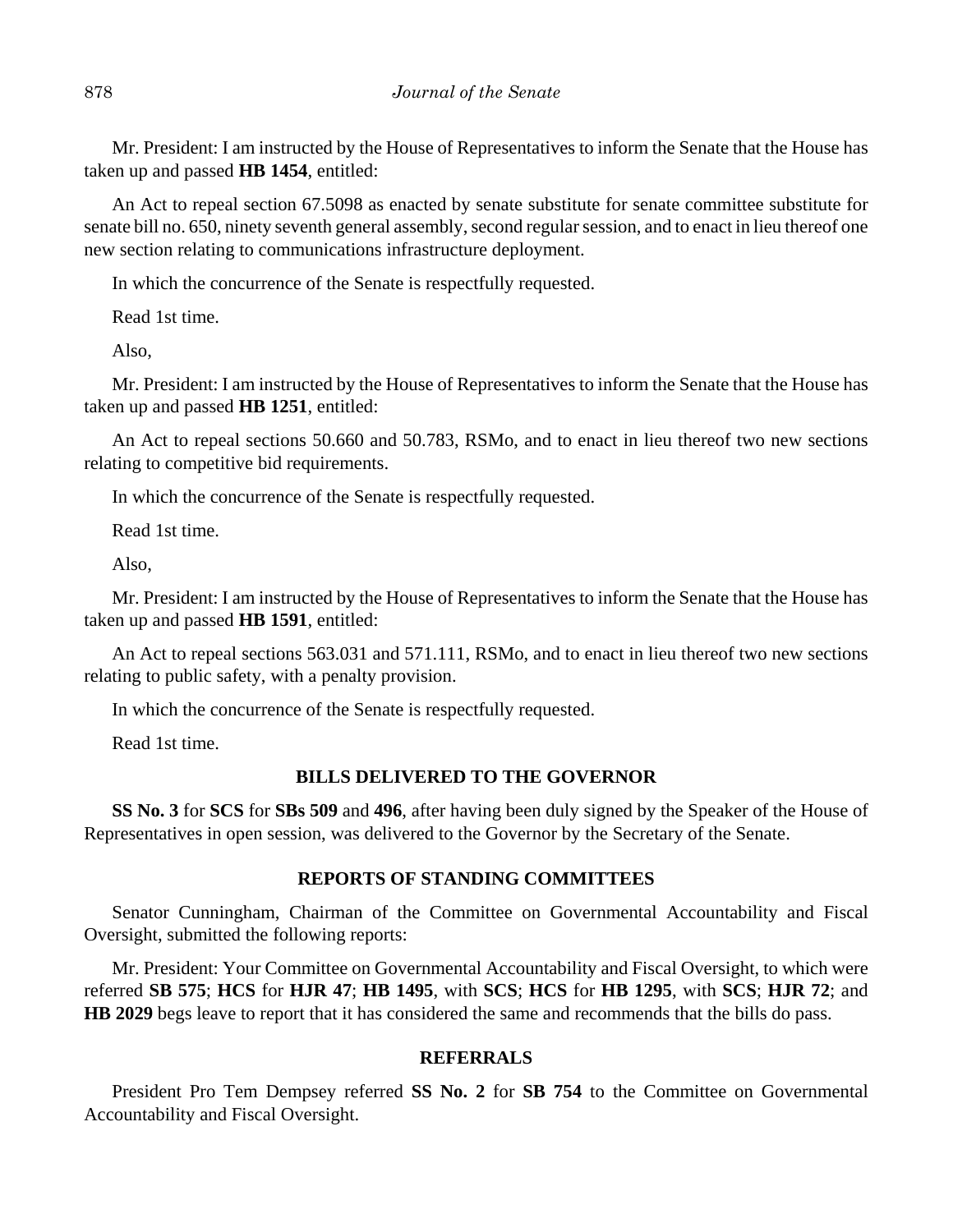#### **COMMUNICATIONS**

Senator Cunningham submitted the following:

#### April 16, 2014

Ms. Terry Spieler Secretary of the Senate Room 325, State Capitol Jefferson City, MO 65101 Dear Secretary Spieler: I respectfully request that SCS HB 1270 be removed from the Consent Calendar under Rule 45. Thank you.

Sincerely, /s/ Mike Cunningham Mike Cunningham State Senator, District 33

#### **RESOLUTIONS**

Senator Lager offered Senate Resolution No. 1863, regarding the Twentieth Anniversary of the Missouri Arboretum at Northwest Missouri State University, Maryville, which was adopted.

Senator Kehoe offered Senate Resolution No. 1864, regarding Randy L. Cole, which was adopted.

Senator Schaefer offered Senate Resolution No. 1865, regarding the 2013-2014 University of Missouri wrestling program, which was adopted.

Senator Romine offered Senate Resolution No. 1866, regarding Susan C. Dennis, which was adopted.

Senator Romine offered Senate Resolution No. 1867, regarding Janet Nance, which was adopted.

## **INTRODUCTIONS OF GUESTS**

Senator Holsman introduced to the Senate, Dr. Laurie Smith and Dr. Fred Heffron, Kansas City.

Senator Holsman introduced to the Senate, the South Kansas City Leadership Class.

Senator Munzlinger introduced to the Senate, Sydney Luttrull, Lewistown.

Senator Nasheed introduced to the Senate, Col. Lisa Ann Taylor, Lt. Miller, Sgt. Dobynes, Sgt. Glenn, Dr. Roach, Paula Knight, Ms. Dee, Sgt. Williams and Whitfield Montgomery, St. Louis.

Senator Schaaf introduced to the Senate, Todd and Bridgitte Lindstrom, and their children, Aidan, Weston and Briley, St. Joseph; and Aidan, Weston and Briley were made honorary pages.

On behalf of Senators Richard, Kehoe, Brown, Silvey and himself, Senator Dixon introduced to the Senate, Nii Kpapkpo Ekow Abrahams, Kris Keilty, Jared Horman and Walter Orr.

Senator Lager introduced to the Senate, educational leaders of Northwest Missouri.

Senator Richard introduced to the Senate, First Sgt. (Ret.) Richard Banks, Thomas Scheuerman, Stephen Lizotte, Tristan Murphy, Brice Porter, Carter Lybarger, Ryan Beall and Dallas Doucette, members of Joplin ROTC.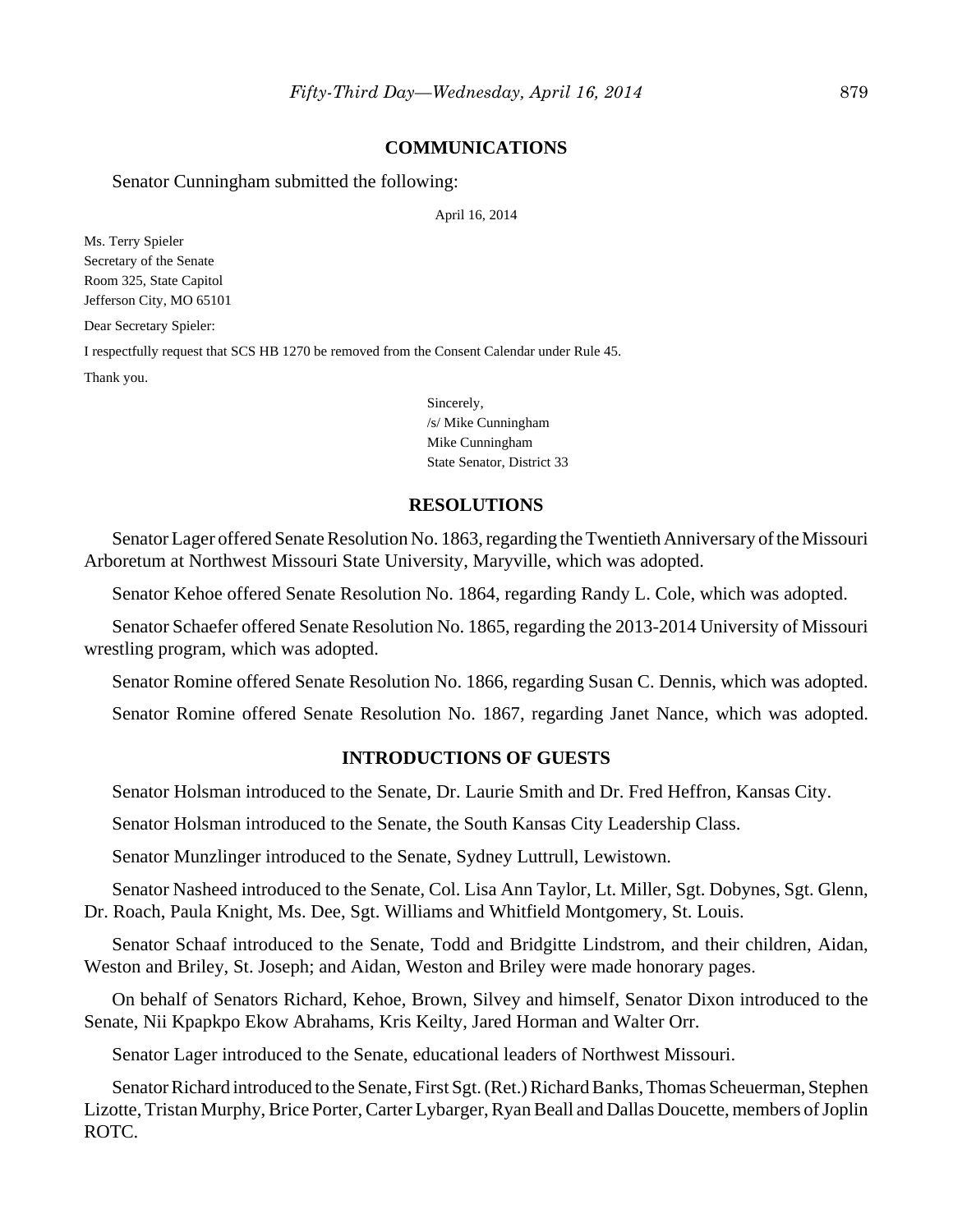Senator Keaveny introduced to the Senate, his daughter and son-in-law, Shannon and Michael Hartwig.

Senator Brown introduced to the Senate, Jim Maddox, Rolla; Ed Carmack, Salem; Bill Cooper, St. James; Dave Pace and twenty-four members of Leadership Camden County.

Senator Richard introduced to the Senate, fifteen eighth grade students from Everton School.

Senator Dempsey introduced to the Senate, teachers Joann Hynes, Lauren Lammert, Kristine Bohn and forty-eight fourth grade students from the Academy of the Sacred Heart, St. Charles.

Senator Richard introduced to the Senate, parents, teachers and eighty fourth grade students from Cecil Floyd Elementary School, Joplin.

Senator Cunningham introduced to the Senate, Ryan and Sheridan Turner, Marshfield.

Senator Wallingford introduced to the Senate, Principal Michelle Williams, Assistant Principal Shawn Nix, teacher Carry Coy and fourth grade students from Chaffee Elementary School.

Senator Walsh introduced to the Senate, Principal Mary Ann Kauffman, teacher Theresa Kremer and twenty-seven seventh grade students from St. Angela Merici School, Florissant; and Taryn Carr, Sam Cook, Matthew Mergen and Camille Shoals were made honorary pages.

Senator Richard introduced to the Senate, the Physicans of the Day, Ellen Nichols, M.D., and Laurie Behm, M.D., Joplin.

Senator Sater introduced to the Senate, fifteen students from College of the Ozarks, Point Lookout.

On behalf of Senator Kehoe, the President introduced to the Senate, Bruce Miedema, Plymouth, Michigan.

On motion of Senator Richard, the Senate adjourned under the rules.

# SENATE CALENDAR \_\_\_\_\_\_

# FIFTY-FOURTH DAY–THURSDAY, APRIL 17, 2014  $\overline{\phantom{a}}$

## FORMAL CALENDAR

#### HOUSE BILLS ON SECOND READING

HB 1144-White, et al HCS for HB 1918 HB 1539-Kelley (127), et al HCS for HB 1614

HB 1454-Swan, et al HB 1251-Elmer, et al HB 1591-Brown and Higdon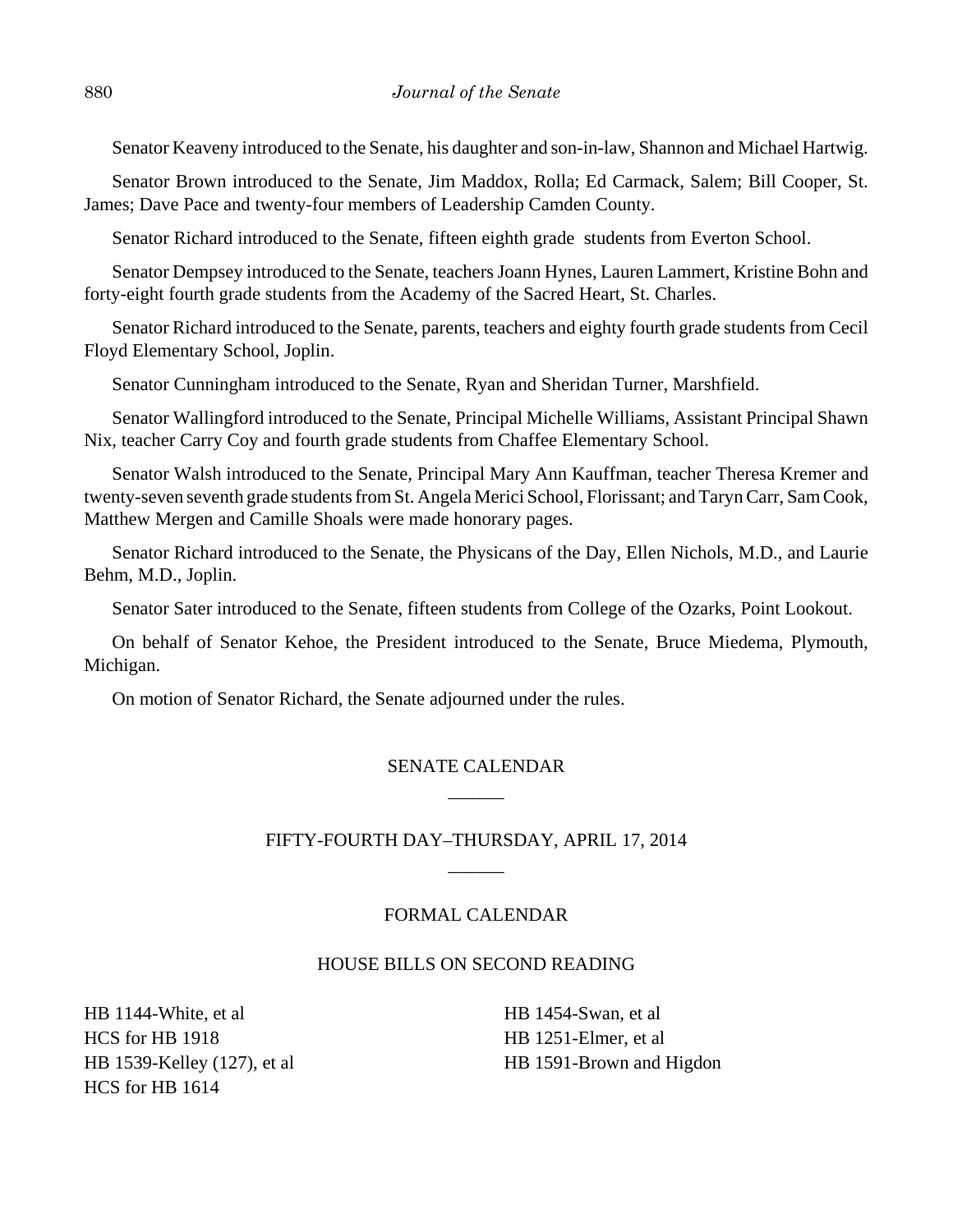#### THIRD READING OF SENATE BILLS

- 1. SS for SCS for SB 666-Schmitt (In Fiscal Oversight)
- 2. SS for SB 575-Dixon
- 3. SCS for SB 704-Lager
- 4. SB 842-Parson
- 5. SB 844-Dixon (In Fiscal Oversight)
- 6. SS for SCS for SB 850-Munzlinger (In Fiscal Oversight)
- 7. SCS for SB 852-Schmitt
- 8. SCS for SB 873-Brown
- 9. SB 992-Dempsey
- 10. SS for SCS for SB 599-Kraus
- 11. SCS for SBs 638 & 647-Romine (In Fiscal Oversight)
- 12. SCS for SB 642-Romine 13. SB 655-Kraus 14. SB 717-Brown 15. SS for SB 758-Justus 16. SB 786-Schmitt 17. SCS for SB 824-Dixon 18. SS for SB 860-Cunningham 19. SS for SB 869-Schmitt 20. SB 891-Kehoe
- 21. SB 794-Chappelle-Nadal
- 22. SS#2 for SB 754-Sater (In Fiscal Oversight)
- 23. SS for SCS for SB 841-Wasson

#### SENATE BILLS FOR PERFECTION

SB 770-Wallingford, with SCS SB 884-Wallingford and Sater SB 958-Nieves SB 858-Kraus

SB 669-Schaaf SB 821-Schaefer SB 823-Dixon, et al, with SCS SB 973-Brown

# HOUSE BILLS ON THIRD READING

- 1. HB 1495-Torpey and Hicks, with SCS (Dixon)
- 2. HCS for HB 1501 (Schmitt) (In Fiscal Oversight)
- 3. HJR 72-Richardson, et al (Silvey)
- 4. HCS for HB 1218 (Wasson)
- 5. HCS for HJR 47 (Kraus)
- 6. HB 1361-Gosen and Wieland (Parson)
- 7. HCS for HB 1079 (Parson)
- 8. HCS for HB 1295, with SCS (Kraus)
- 9. HB 2029-Cierpiot (Nieves)
- 10. HCS for HRB 1298 (Lager)

# INFORMAL CALENDAR

#### SENATE BILLS FOR PERFECTION

SB 490-Lager and Kehoe, with SCS SB 494-Pearce, with SS (pending)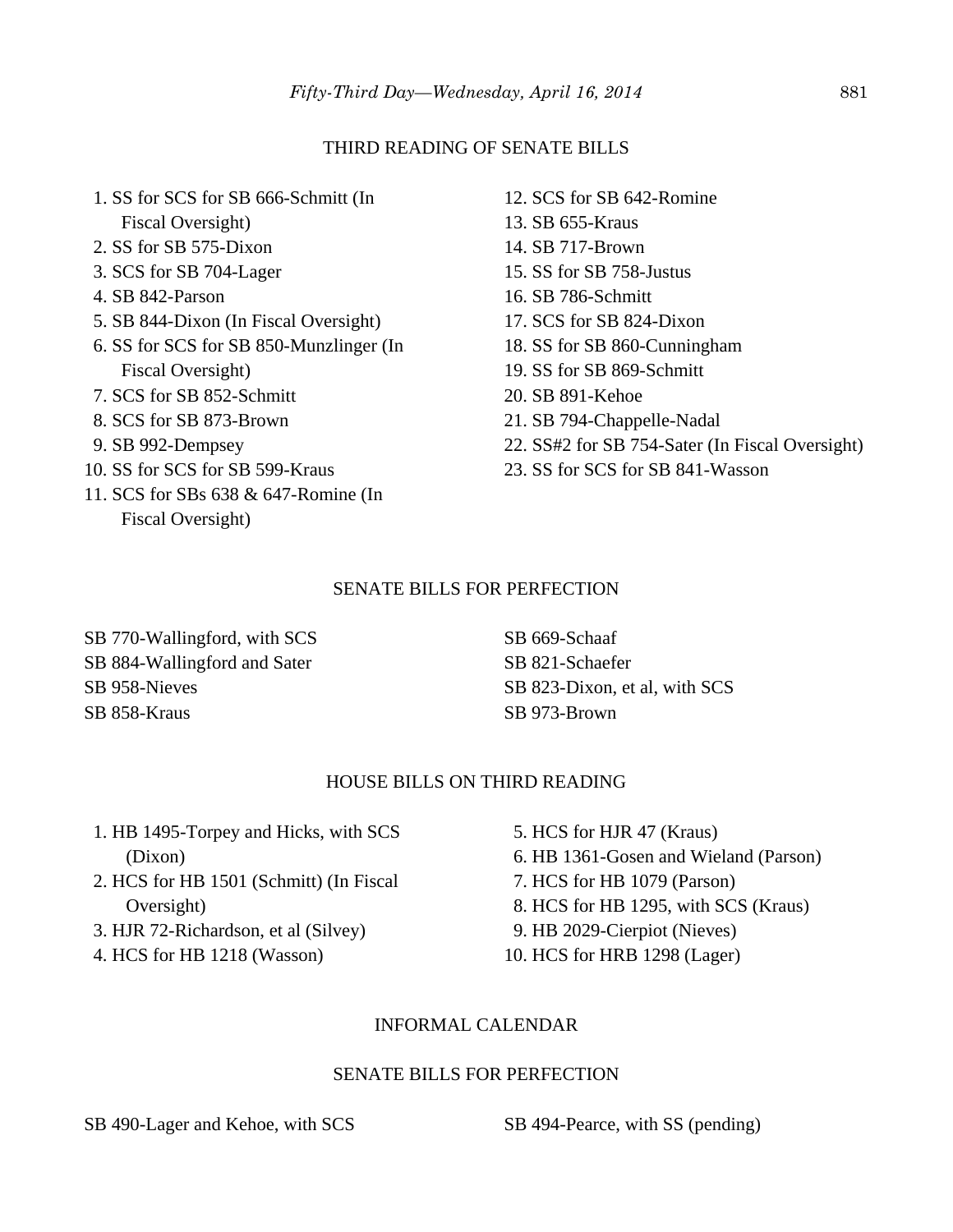SB 501-Keaveny SB 518-Sater, with SCS, SA 2 & SA 1 to SA 2 (pending) SB 519-Sater, with SS & SA 1 (pending) SB 538-Keaveny and Holsman SS for SB 543-Munzlinger SB 550-Sater, with SCS SB 553-Emery, with SCS (pending) SB 555-Nasheed, with SS & SA 1 (pending) SB 566-Sifton SB 573-Munzlinger, with SCS SB 578-Kraus SB 589-Brown, with SCS, SA 2 & SA 1 to SA 2 (pending) SB 617-Parson, with SCS, SS for SCS & SA 1 (pending) SB 634-Parson, with SCS SB 641-Emery SB 644-LeVota SB 659-Wallingford, with SCS SB 663-Munzlinger, with SCS SB 671-Sater SB 692-Wasson, with SA 1 (pending) SB 712-Walsh, with SCS & SS for SCS (pending) SB 724-Parson SB 739-Romine, with SCS, SS for SCS, SA 1 & SA 1 to SA 1 (pending)

SB 755-Wallingford SB 762-Schaefer, with SCS SB 769-Pearce, with SCS SBs 787 & 804-Justus, with SCS SB 790-Dixon SB 795-Lager SB 814-Brown SB 819-Wallingford, with SCS SB 830-Parson SBs 836 & 800-Munzlinger, with SCS SB 846-Richard SB 848-LeVota, with SCS SB 866-Wasson and Cunningham SB 875-Sater, with SCS SB 887-Schaefer SB 888-Parson, with SCS SB 912-Wasson and Justus, with SCS (pending) SB 919-Justus SB 964-Lager SB 966-Lager SJR 25-Lager, with SS, SA 2 & SA 1 to SA 2 (pending) SJR 26-Lager, with SS & SA 1 (pending) SJR 34-Emery SJR 42-Schmitt, with SS (pending)

# HOUSE BILLS ON THIRD READING

HB 1173-Burlison, et al, with SA 1 & SA 1 to SA 1 (pending) (Brown)

# CONSENT CALENDAR

# House Bills

# Reported 4/10

HCS for HB 1426 (Schmitt) HCS for HB 1376 (Keaveny)